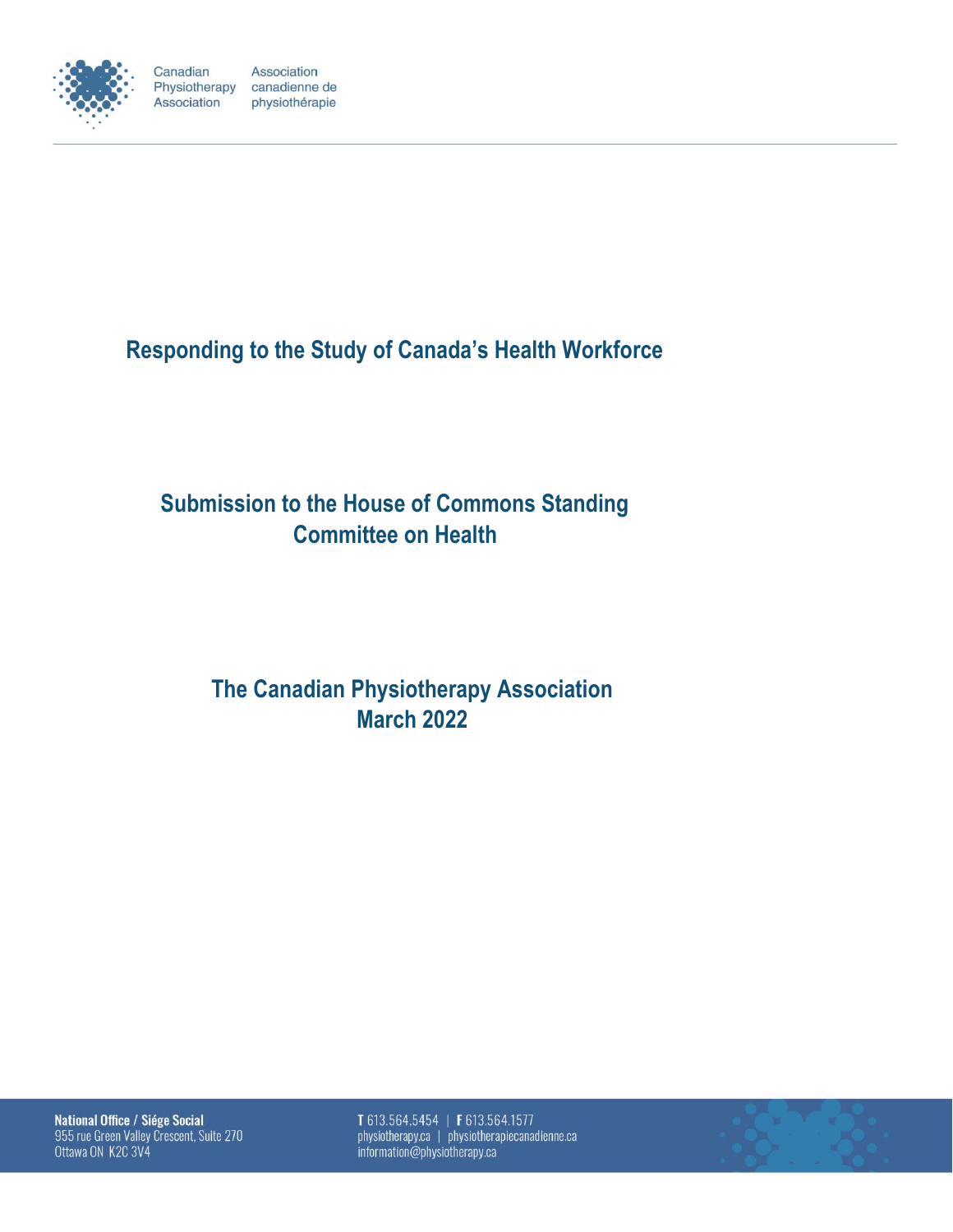## **Executive Summary**

**Recommendation # 1: the government effectively integrate physiotherapists into Canada's wider Federal health policy planning framework as a critical health system partner. This can help address current health human resource challenges caused by COVID-19 and help design a more effective and efficient interprofessional patient care solution.**

**Recommendation # 2: the government design a targeted and comprehensive strategy for investments in rural, remote, and northern areas to increase access to physiotherapy for underserviced communities and people.**

**Recommendation #3: the government adopt a targeted and focused approach to improve access to physiotherapy services, including:**

- **Incentivizing physiotherapists to be recruited and retained in rural and remote areas of Canada by extending the Canada Student Loan forgiveness to physiotherapy practitioners**. This will allow more qualified physiotherapists to join rural and remote labour markets and actively participate in those local economies while improving access to services for the local population.
- **Making permanent the temporary removal of the referral requirement for coverage of physiotherapy services from the Public Service Health Care Plan (PSHCP)**. This will increase access to physiotherapy services as we recover from the pressures of the COVID-19 outbreak without placing additional administrative burdens on the health care system.
- **Making strategic investments to broaden Tele-rehabilitation services in disconnected Indigenous communities and improve access and coordination of rehabilitation services for those residing in Canada's rural, remote, and northern areas**. This will allow timely and equitable access to in-demand electronic health technologies and improve patient and healthcare outcomes for disproportionately impacted populations – such as our Northern and rural Indigenous communities.

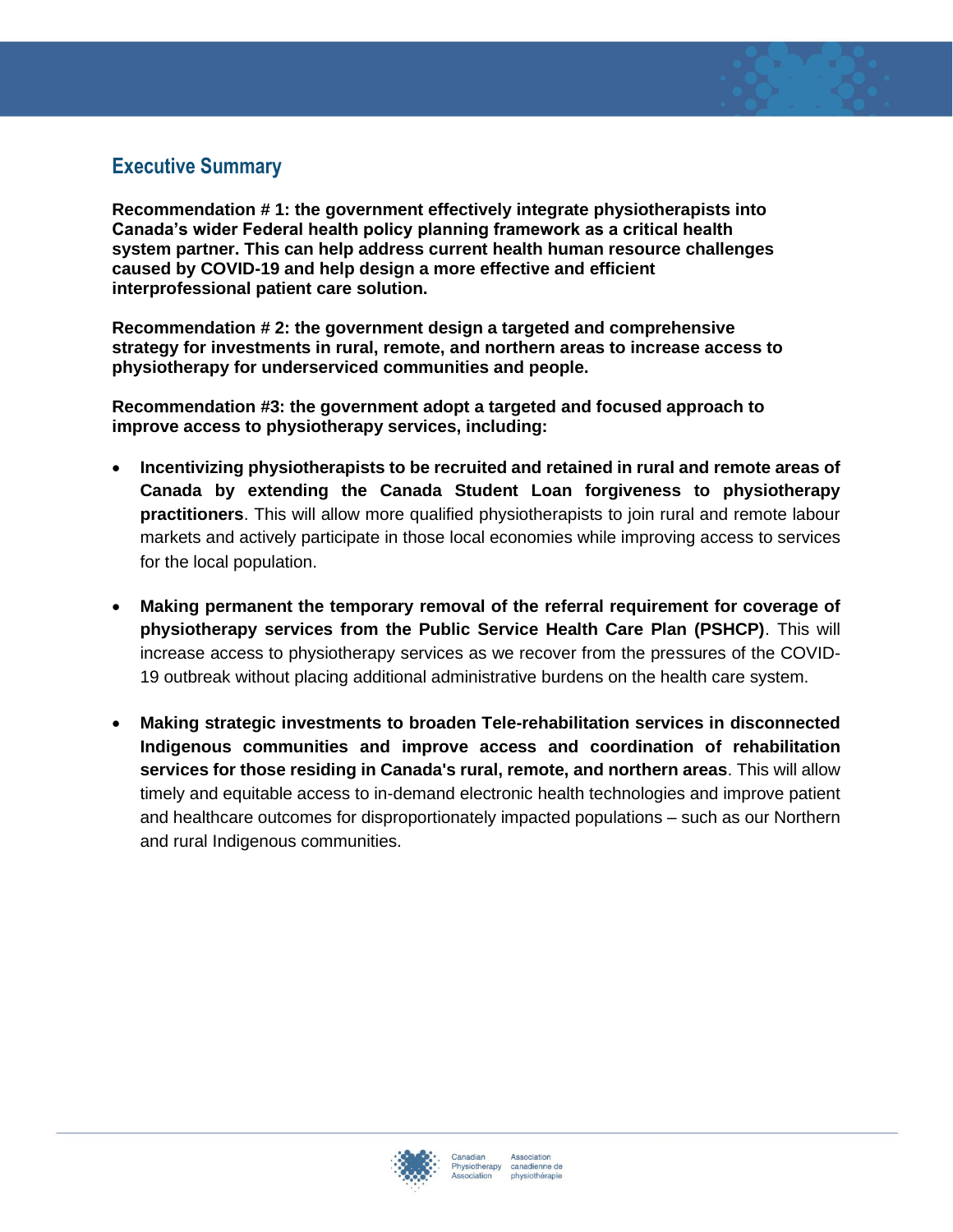#### **Introduction**

- 1. The Canadian Physiotherapy Association (CPA) represents 17,000 physiotherapy professionals and students across Canada. The CPA's members are rehabilitation professionals dedicated to Canadians' health, mobility, and fitness. In partnership with provincial and territorial Branches and practice Divisions, the CPA enables members to learn, share knowledge, and enhance practice. In addition, the CPA provides resources, education, ideas, and advocacy to enable our professional community to serve Canadians better.
- 2. The CPA is pleased to provide these recommendations to the House of Commons Standing Committee as it prepares recommendations to the Federal government on building a strong, accessible, and resilient public healthcare system and workforce that will be better prepared for risks from COVID-19 and future health pandemics.
- 3. This submission will focus on **why it is important to integrate physiotherapists into the wider Federal Health Policy Framework as a critical health system partner** – and the key steps the government should take to improve access to physiotherapy care services and increase recruitment and retention of physiotherapists across Canada.

## **Canada's Physiotherapists and the COVID-19 Challenge**

- 4. Physiotherapists are highly trained, regulated health care practitioners with expertise in movement and play a significant role in health promotion and treatment of injury and disease. There are approximately 26,000<sup>1</sup> registered physiotherapists working in Canada in private clinics, general and rehabilitation hospitals, community health centers, residential care, assisted-living facilities, long-term care (LTC) facilities, home visit care agencies, workplaces, and schools. Through evidence-informed practice, physiotherapists prevent, assess, and treat the impacts that injury, pain, disease, and/or disorders have on clients' movement, function, and health status.
- 5. Physiotherapists play a vital part in optimizing health system performance through an increased focus on upstream solutions and redirecting patients away from costly acute health care and emergency departments toward timely, accessible, and affordable community services.
- 6. During the COVID-19 pandemic, physiotherapists safely provided care across the health system in compliance with all required infection prevention and control measures. In addition, physiotherapy care can be adapted using alternate delivery approaches, such as tele-

<sup>1</sup> Canadian Institute for Health Information. (2021, August). *Physiotherapists*. Retrieved online:<https://www.cihi.ca/en/physiotherapists>

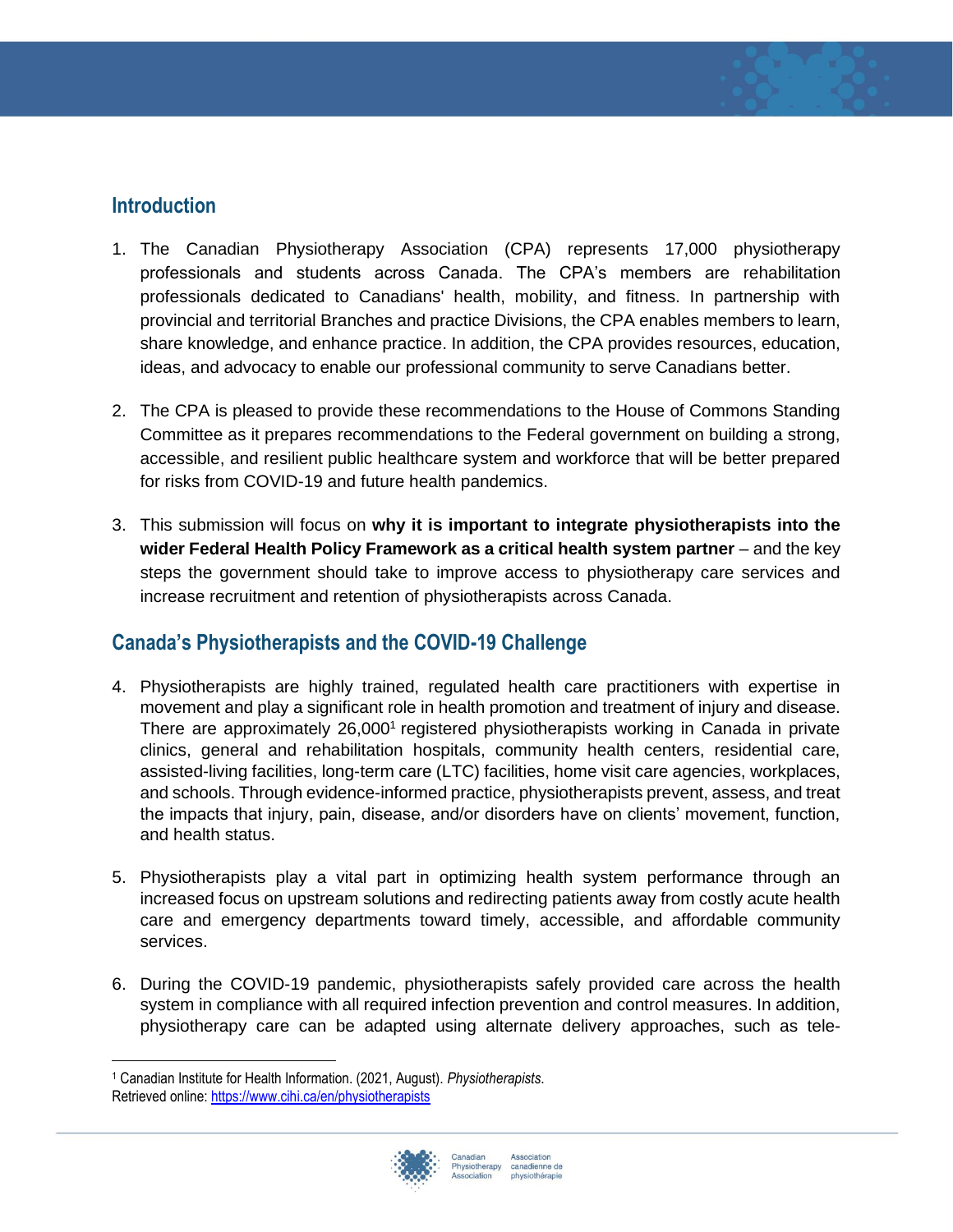rehabilitation/virtual rehabilitation, to manage exposure risks during pandemic restrictions and ensure patients can safely continue treatment.

- 7. The COVID-19 pandemic continues to present the profession with significant challenges, including:
	- i. professional burnout due to systematic stress from COVID-19,
	- ii. labour mobility issues due to barriers to accessing independent licensure; arising from the unavailability of the national Physiotherapy Competency Examination (PCE) clinical component for over two years, followed by the slow adoption and varied application of interim alternative processes by provincial regulators to grant independent licenses to practitioners, a situation which has the potential to be remedied by the application of a reciprocal national licensure framework; and
	- iii. limited incentives to service high demand and high priority areas in rural and northern communities.
	- iv. prolonged licensure delays due to COVID-19, which included the slow adoption and inconsistent application of interim/alternative processes to license practitioners.

#### **Recommendation # 1: the government better integrate physiotherapists into the wider Federal health policy planning framework as a critical health system partner. This can help address current health human resource challenges caused by COVID-19 and help design a more effective and efficient inter-professional patient care solution.**

- 8. The extraordinary demands placed on the Canadian healthcare system by the COVID-19 pandemic has had a severe impact on physiotherapists who, just like many others in the healthcare community, have had to deal with severe emotional and financial burnout as they respond to an increase in patient caseloads, backlogs, and system volume pressures. However, according to a CIHI report, as many as 6,000 physiotherapists and occupational therapists recently returned to their practices to help respond to the pandemic with many supporting testing and administration of much-needed vaccines across Canada – as the healthcare community banded together to resolve the ongoing and unprecedented healthcare crisis.<sup>2</sup>
- 9. As vaccination rates increase across the country and infection rates continue to decline, many hospitals have resumed non-urgent surgeries and procedures, including hip and knee replacements. This provides physiotherapists with another opportunity to support pre-and post-surgical care and patient recovery, enabling return to home function.

<sup>2</sup> CIHI. (2021, August). *Building Health Workforce Capacity in Response to the Pandemic*. Retrieved online: [https://www.cihi.ca/en/health-workforce-in-canada-highlights-of-the-impact-of-covid-19/building-health](https://www.cihi.ca/en/health-workforce-in-canada-highlights-of-the-impact-of-covid-19/building-health-workforce-capacity)[workforce-capacity](https://www.cihi.ca/en/health-workforce-in-canada-highlights-of-the-impact-of-covid-19/building-health-workforce-capacity)

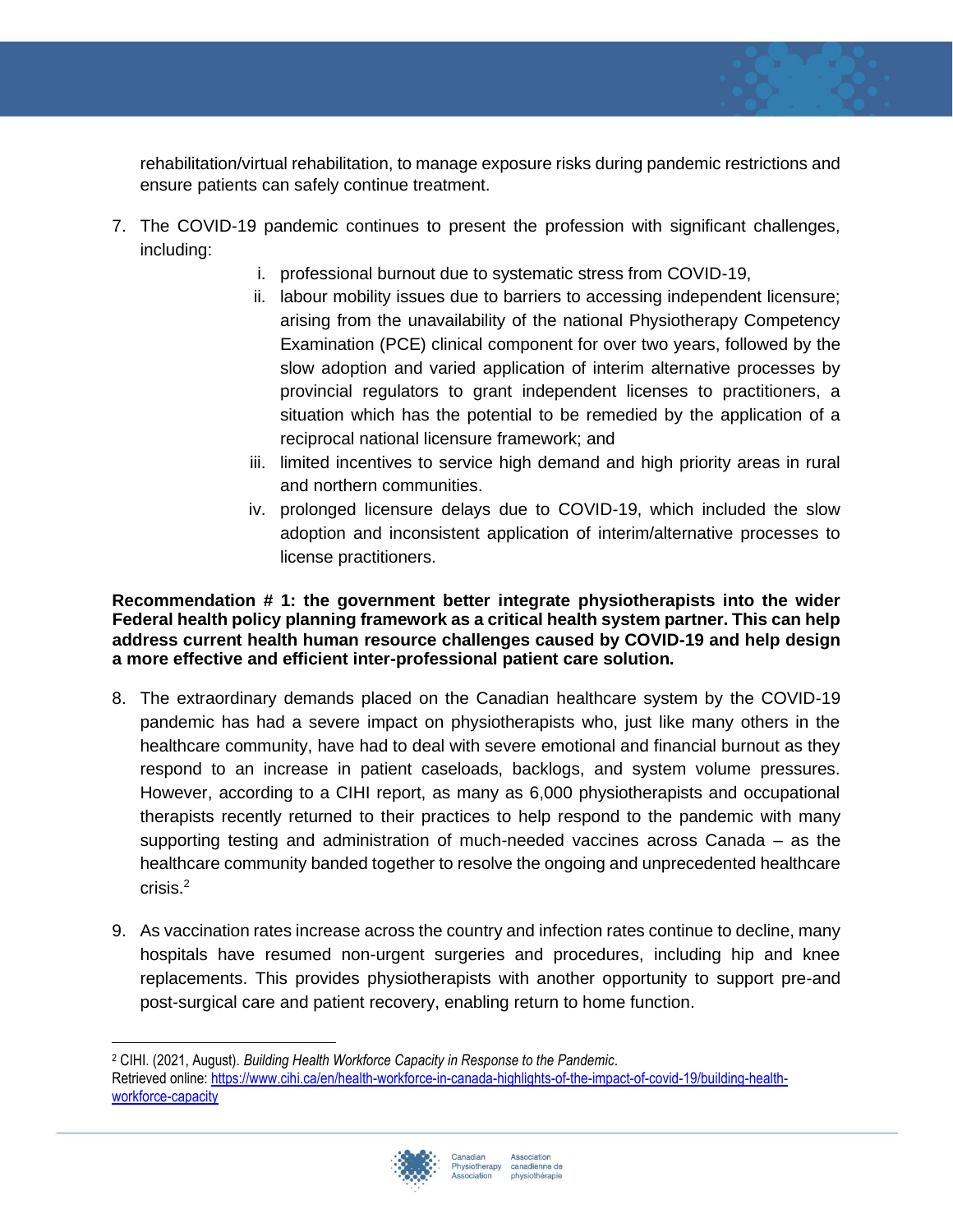10. Physiotherapists continue to be key in providing support to Canadians during the recovery phase of the COVID-19 pandemic. As healthcare professionals who provide essential care and treatment to Canadians enabling them to stay mobile, healthy, and active, physiotherapy professionals will see greater demand for services as Canadians recover from COVID-19 and as the impacts of delayed surgeries/treatments, reduced physical activity due to quarantine, isolation and physical restrictions are realized. $3$ 

## **Physiotherapists and Long COVID**

- 11. Physiotherapists working in the home and the community sector, including those who work as part of team-based interprofessional care services, are well-positioned to manage the symptoms of both COVID-19 and recovery and rehabilitation from variations like Long COVID. In particular, physiotherapy during COVID-19 recovery is helpful for patients, especially when weaning patients off the ventilator and physical rehabilitation.
- 12. Given the critical and essential role physiotherapists continue to play in the management of COVID-19 and post-pandemic symptoms, we are calling on the government to allocate targeted funding envelopes for research and design policy frameworks that incorporate integrated, interprofessional care services to better manage systems of new and emerging conditions such as long COVID-19 that are on the rise across all jurisdictions in Canada.
- 13. Our healthcare system is facing a growing human resource crisis with shortages<sup>4</sup> in critical health professions such as physiotherapy. This is especially concerning at a time when Canadians need access to physical rehabilitation services to address many ongoing issues, including the growing impact of delayed surgeries and procedures, increased general pain or discomfort and management of symptoms arising from Long COVID, as well as those who may experience long-term disability and require recovery support from Long-COVID<sup>5</sup>.
- 14. Currently, there is no clear or consistent national approach in place for physiotherapy graduates to achieve independent licensure to practice. With the discontinuation of the clinical component of the physiotherapy competency examination, physiotherapy regulators across the country have responded with a variation of interim solutions that have left some candidates with no path to achieving an independent license – causing entry to practice delays, escalating

<sup>5</sup> Government of Canada (2022). *A Vision to Transform Canada's Public Health System*. Retrieved online: https://www.canada.ca/en/public-health/corporate/publications/chief-public-health-officer-reports-state-public-healthcanada/state-public-health-canada-2021.html



<sup>3</sup> CPA. (2020, August). CPA HESA Submission. Retrieved online: [https://physiotherapy.ca/sites/default/files/hesa\\_aug31\\_final.pdf](https://physiotherapy.ca/sites/default/files/hesa_aug31_final.pdf)

<sup>4</sup> Government of Canada. (2022). *Job Bank: Physiotherapist in Canada*. Retrieved online: <https://www.jobbank.gc.ca/marketreport/outlook-occupation/18214/ca>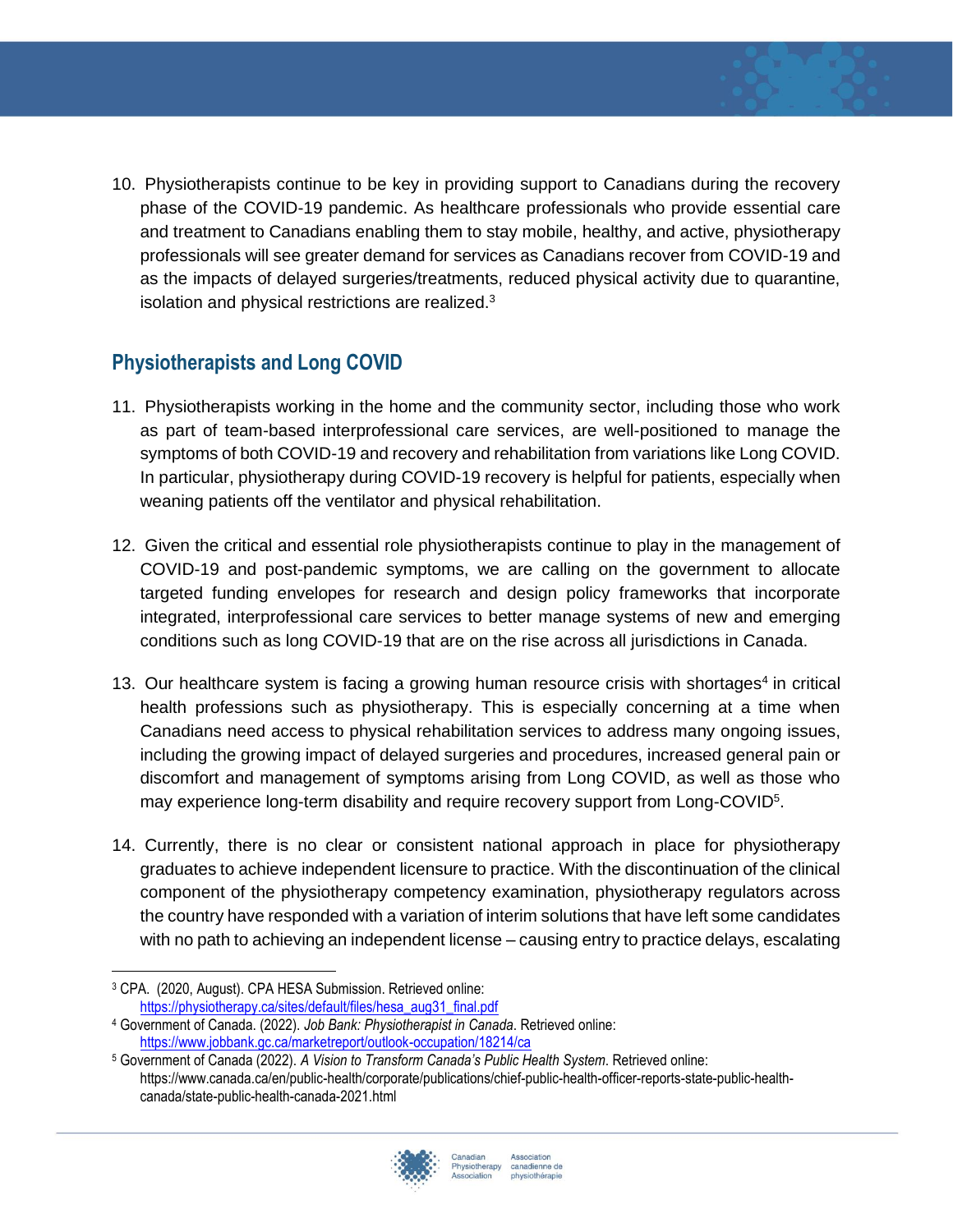labour shortages and mobility bottlenecks and reducing the flow of skilled and necessary healthcare workforce personnel to rural and northern parts of the country where they are needed most.<sup>6</sup>

15. As a priority, there is an urgent need to explore and implement a national approach to licensure that promotes standardization, transparency and accountability and removes the burdensome requirement of separate provincial and territorial licenses to facilitate better and more accessible delivery of physiotherapy. In addition, such an approach should seek to uphold and enable Chapter 7 provisions of the Canadian Free Trade Agreement (CFTA) and ensure a forward-looking process that commits to facilitating 'the movement of physiotherapists among all Canadian jurisdictions.'<sup>7</sup>

#### **Recommendation # 2: the government design a targeted and comprehensive strategy for investments in rural, remote, and northern areas to increase access to physiotherapy in underserviced communities and people.**

- 16. Urban areas comprise just 3.6 percent of Canada's geography and about 82 percent of the population but employ almost 90 percent of all Canada's physiotherapists. The remaining 10 percent service 90 percent of the country's landmass, and recruiting physiotherapists to these non-urban centers poses a significant challenge. As a result, patients in these areas have reduced access to the resources necessary to meet their physical therapy needs. The trend has worsened in the wake of COVID-19, which has magnified access to care issues and existing labour shortages in rural and northern communities – particularly Indigenous populations - which have been disproportionately impacted by the ongoing pandemic.<sup>8</sup>
- 17. Indigenous communities, especially those based in remote northern areas, have experienced a staggering increase in burden and severity of COVID-19 illness; and continue to simultaneously contend with disruptions in health care services, including physiotherapy. While telehealth and tele-rehabilitation have been championed as one solution to the widening gap in access to physiotherapy services for Indigenous Peoples during COVID-19, there remain significant infrastructure barriers to efficiently delivering virtual care and persistent labour shortages, which continue to limit equitable access to tele-rehabilitation services. $9$

<sup>9</sup> CPA. (2020, December). *Magnifying Inequities: Reflections on Indigenous Health and Physiotherapy in the Context of COVID-19*.<https://physiotherapy.ca/blog/magnifying-inequities-reflections-indigenous-health-and-physiotherapy-context-covid-19>



<sup>6</sup> ACE. (2021, August). *Impacts of the COVID-19 Pandemic on Physiotherapy Employers Across Canada*. Retrieved online: <https://physiotherapy.ca/impact-pce-delays-and-covid-physiotherapy-profession>

<sup>7</sup> Canadian Alliance of Physiotherapy Regulators. (2019). Memorandum of Understanding to Support Physiotherapy Labour Mobility within Canada. Retrieved online[: https://www.alliancept.org/wp-content/uploads/2020/11/2019-MOU-to-Support-](https://www.alliancept.org/wp-content/uploads/2020/11/2019-MOU-to-Support-Physiotherapy-Labour-Mobility-Dec-9-2019-Official_EN-amended-1.pdf)[Physiotherapy-Labour-Mobility-Dec-9-2019-Official\\_EN-amended-1.pdf](https://www.alliancept.org/wp-content/uploads/2020/11/2019-MOU-to-Support-Physiotherapy-Labour-Mobility-Dec-9-2019-Official_EN-amended-1.pdf)

<sup>8</sup> The Conference Board of Canada. (2017, August). *Stretched Too Thin: The Demand for Physiotherapy Services in Canada*. <https://www.conferenceboard.ca/e-library/abstract.aspx?did=8916>